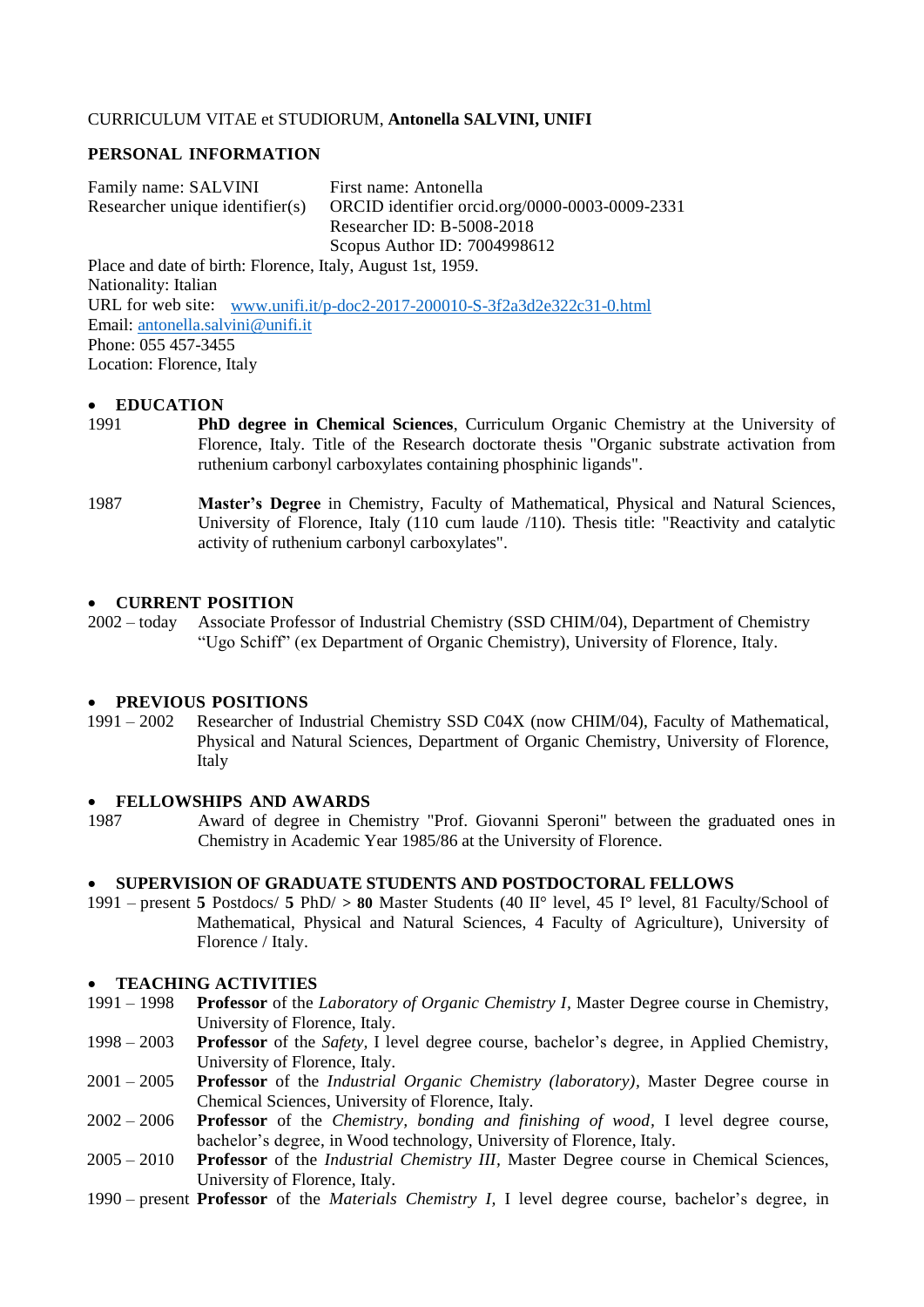Diagnostics and Materials for Conservation, University of Florence, Italy.

- 1990 present **Professor** of the *Chemistry and technology of polymeric materials,* Master Degree course in Chemical Sciences, University of Florence, Italy.
- 1990 present **Professor** of the *Chemistry and technology of polymeric materials,* Master Degree course in Sciences and materials for cultural Heritage conservation, University of Florence, Italy.
- 2015 present **Professor** of the *Industrial syntheses of organic compounds,* Master Degree course in Chemical Sciences, University of Florence, Italy.
- Other teaching activities: Teaching activity in Graduate schools, and Doctorate courses on Science of Cultural Heritage at the University of Florence.

## **RESEARCH ACTIVITY**

1983 – 2018 *Scientific production*: **61** papers on Peer Review International high qualified Scientific Journals, **8** articles on international and national Scientific Journals or books series and chapters in books, **1** International Patent, **1** National Patent patents, **> 100** Abstracts to Congresses, Conferences, and Meetings.

## *Fields of Interest and Expertise*

- Biomass valorization for fuel and chemicals production.
- Studies in the field of the homogenous and biphasic catalysis.
- NMR and FTIR spectroscopy.
- Synthesis and characterization of "core-shell" polymer-based nanoparticles.
- Synthesis and characterization of new polymers for their use as adhesives.
- Study of new polymers for preservation of wood and cellulose-based artifacts.
- Synthesis and characterization of new polymers for their use as stone protective agents.
- Study of the deterioration of several materials of the cultural heritage as wood or painting binding.

The *scientific activity* started in 1985 in the Laboratory of Industrial Chemistry at the Department of Organic Chemistry of the University of Florence. It was initially focalized on the studies in the field of the "homogenous catalysis" being interested in particular to the reactivity of complexes of metals of VIII the group (Ru, Co) and to their employment in the organic substrate activation in hydrogenation or hydroformylation reactions.

In the following years, several new ruthenium complexes with phosphorus or nitrogen containing ligands were synthesised and used as homogeneous catalysts. The behaviour and the catalytic activity of these complexes was analysed and the mechanism of the reaction was hypothesised.

Several catalytic reactions (hydrogenation, hydroformylation, isomerization, hydrodesulfurization) were studied using different ruthenium, rhodium or cobalt complexes. In situ HP FT-IR technique and additional gases were used to obtain some information on the intermediate species and on the reaction mechanism.

The behaviour and the catalytic activity of some mononuclear complexes containing different phosphinic ligands were studied for their use in homogenous and biphasic catalysis.

The synthesis of new materials, having specific characteristics for their use as protective agents for stone conservation or for their use on the wood and cellulose-based artifacts conservation, were studied. The spectroscopic techniques (FT-IR and solid, liquid NMR) have been used to study the deterioration of several materials of the cultural heritage as wood or painting binding.

Adhesives formulations were studied to observe their transformations in the bonding processes and to designe new adhesives. New polymers capable to bond wood's surfaces were synthesized and characterized.

Recently, the attention has been focused on biorefinery processes and in particular on biomass valorization for fuel and chemicals production. New transesterification processes of triglycerides for the BioDiesel production from exhausted oils have been investigated. New biopolymers have been synthesized and characterized starting from different kind of renewable resources for their use in the field of cultural heritage conservation. Synthesis and characterization of "core-shell" biopolymer-based nanoparticles have been also performed.

### *Partecipation in supported research projects*

Collaboration with several Companies on research projects to the optimization of polymeric formulations, new materials and innovation processes.

 Projects funded by companies: Cray Valley S.r.l., Eli Lilly Italia S.p.A., RADICI GROUP S.p.A, ENI S.p A., COLOROBBIA ITALIA S.p.a., Vinavil S.p.A., Polynt S.p.A., Suolificio Hilton S.r.l., Verinlegno S.p.A.,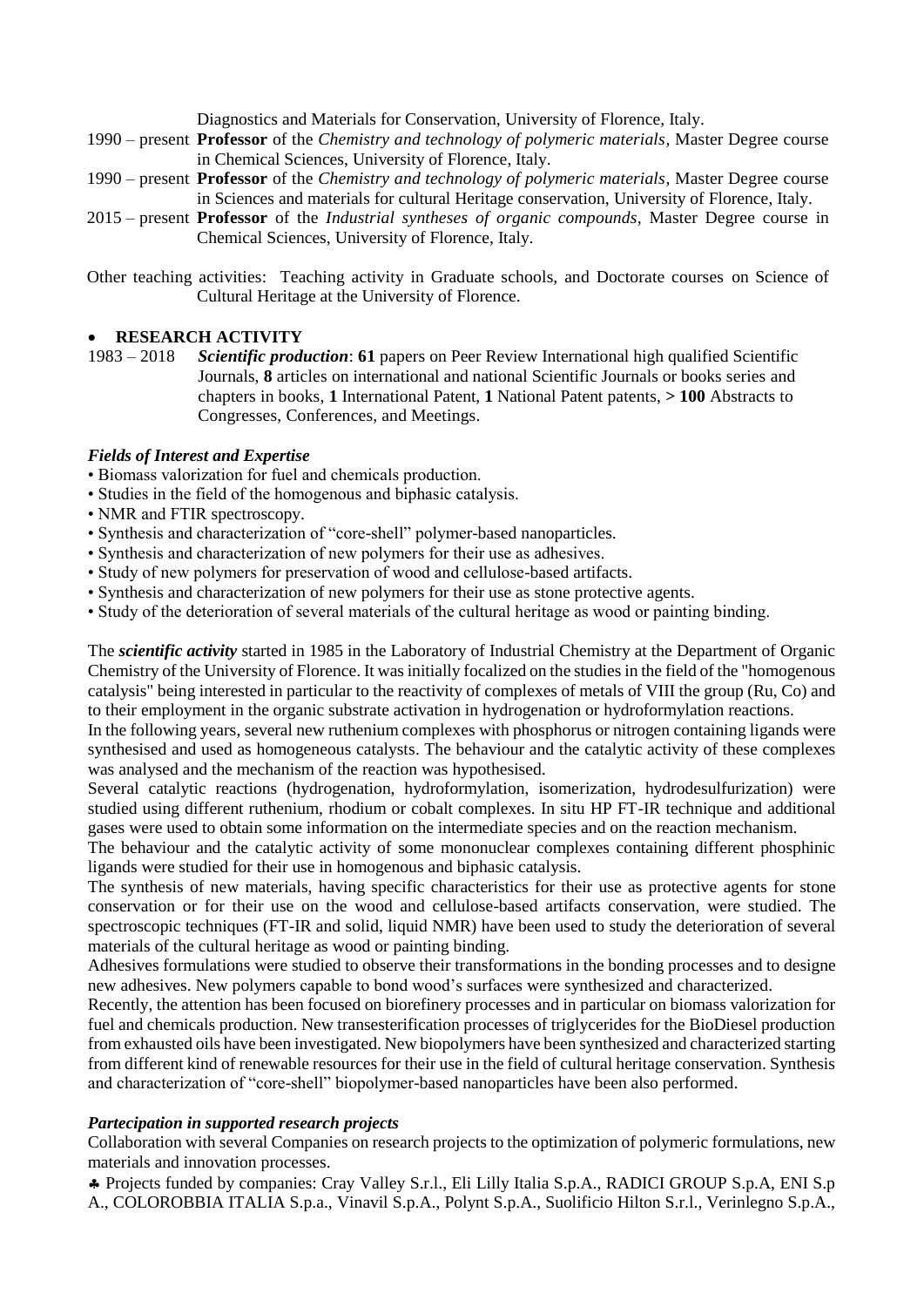ITALCALCO S.r.l., Idea Decalcomania S.r.l., Maggi Engineering S.r.l., Goppion S.p.A., Valmet Plating S.r.l., Ciesse S.p.A., Artigiancarta S.r.l., Mineraria ligure S.r.l..

 Projects funded by Regione Toscana: project REICA "Rete di supporto all'Innovazione per la filiera della Camperistica" in collaboration with Trigano S.p.A., Espansi Tecnici s.r.l. and Tecnowall s.r.l.; Project "REGINA (REcupero dei Glicoli IN Autodemolizione)" in collaboration with "Progetto Ecosoluzioni srl".

 Project funded by Fondazione Ente Cassa di Risparmio di Firenze "Processi sostenibili di bioraffineria per la valorizzazione di scarti agro-alimentari e biomasse algali verso la produzione di biomateriali e biofuels."

## **ORGANISATION OF SCIENTIFIC MEETINGS**

- 2006 **Member** of the Local Organizing Committee of the "SCI2006, XXII Congresso Nazionale della Società Chimica Italiana", Firenze (Italy) 10-15 Giugno 2006.
- 2012 **Member** of the Scientific Committee and the Organizing Committee of the "XVIII Congresso Nazionale della Divisione di Chimica Industriale della Società Chimica Italiana", Firenze (Italy) 11-14 Giugno 2012.
- 2016 **Member** of the Organizing Committee of the "4° Workshop Nazionale GRUPPO INTERDIVISIONALE GREEN CHEMISTRY- CHIMICA SOSTENIBILE" Firenze (Italy) 10 Giugno 2016.

## **INSTITUTIONAL RESPONSIBILITIES**

- 2008-2015 **Member** of the Board of the Doctorate Course in "Science for Conservation of Cultural Heritage", of the University of Firenze
- 2009-2010 **Coordinator** of the PhD Course in "Science for Conservation of Cultural Heritage", of the University of Firenze
- 2010-2014 **President** of the University Degree Course in Diagnostics and Materials for Conservation (I Level Master Degree) and Sciences and materials for cultural Heritage conservation (II Level Master Degree) at the University of Florence.
- 2013-2017 **Member** of the Board of the Doctorate Course in Chemical Sciences, University of Florence, Italy.
- From 2015 **President** of OpenLab Centre for scientific education and science communication and popularization of the University of Florence

2007-2012

and from 2016 **Member** of the board of Division of Industrial Chemistry of the Italian Chemical Society.

## **COMMISSIONS OF TRUST**

2013 – present Reviewer for *Carbohydrate Polymers, Journal of Applied Polymer Science;* 

## **MEMBERSHIPS OF SCIENTIFIC SOCIETIES**

1989 – present **Associate Member** of the Società Chimica Italiana; Industrial chemistry and Chemistry of the environment and cultural heritage divisions; Green Chemistry-Sustainable Chemistry, Safety and Catalysis groups.

# **MAJOR COLLABORATIONS**

Prof. Piero Frediani (35 papers), Prof. Mario Bianchi (21 papers) and Prof. Franco Piacenti (20 papers) University of Florence, Italy, on catalytic activity of complexes of metals of VIII the group (Ru, Co); Prof. Alberto Brandi (4 papers and 2 patents) and Prof. Donatella Giomi (7 papers and 2 patents), University of Florence, Italy, on biomass valorization for fuel and chemicals production; Prof. Marco Fioravanti (4 papers) University of Florence, Italy, on New Products for Wood Conservation; Dr Werner Oberhauser (3 papers), CNR-ICCOM, Italy, on catalysis and High-pressure (HP) NMR investigations; Mara Camaiti (3 papers), CNR-IGG (Institute of Geosciences and Earth Resources), Italy, on Fluorinated Oligoamide for stone conservation.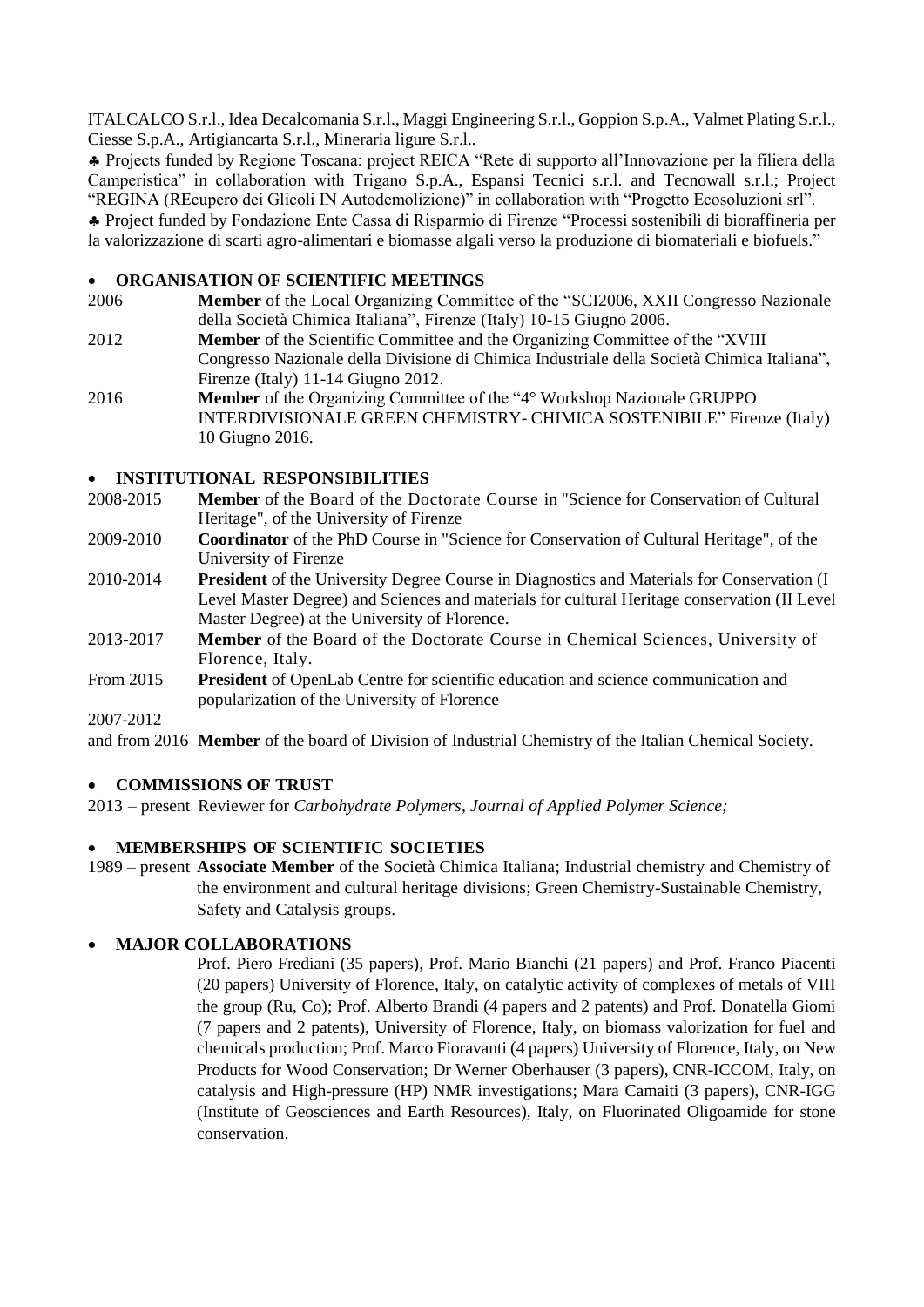# **BIBLIOMETRIC INDICES:**

|                            | <b>Scopus</b> | <b>ISI Web Science</b> |
|----------------------------|---------------|------------------------|
| Results found              | 61            | 61                     |
| Sum of the Times Cited     | 696           | 621                    |
| Average Citations per Item | 11.41         | 10,18                  |
| h-index                    | 17            | 16                     |

# **LIST OF SOME OF THE MOST RELEVANT PUBLICATIONS:**

"Cellulose as a renewable resource for the synthesis of wood consolidants" G. Cipriani, A. Salvini, P. Baglioni, E. Bucciarelli, *J. Appl. Polym. Sci.* **118** 2939 (2010). DOI 10.1002/app.32634 (2010).

"Synthesis of mofified poly(vinyl acetate) adhesives" A. Salvini, L. M. Saija, M. Lugli, G. Cipriani, C. Giannelli, *J. of Adhes. Sc. And Tech.,* **24** 1629 (2010).

"Sustainable formation of fatty acid alkyl esters by transesterification of triglycerides with chlorotrimethylsilane" A. Salvini, D. Giomi, G. Cipriani, G. Bartolozzi, R. Alfini, A. Brandi, *RSC Adv.*, **2**, 4864-4868 (2012), DOI: 10.1039/C2RA20558K.

"Synthesis of Hydroxylated Oligoamides for Their Use in Wood Conservation" G. Cipriani, A. Salvini, M. Fioravanti, G. Di Giulio, M. Malavolti, *J. Appl. Polym. Sci*. (2013), 127(1), 420-431, **2012**, DOI: 10.1002/app. 37678.

"Water Soluble Trehalose-Derived Oligoamides" R. Oliva, F. Albanese, G. Cipriani, F. Ridi, D. Giomi, M. Malavolti, L. Bernini, A. Salvini, *Journal of Polymer Research* (2014) 21:496 DOI 10.1007/s10965-014-0496-2.

"TiO2-Oligoaldaramide nanocomposites as efficient core-shell systems for wood preservation" R. Oliva, A. Salvini, G. Di Giulio, L. Capozzoli, M. Fioravanti, C. Giordano, B. Perito, *J. Appl. Polym. Sci*. **2015**, DOI: 10.1002/APP.42047.

"Transesterification of castor oil with trimethylchlorosilane: simultaneous formation of fatty acid alkyl esters and α-monochlorohydrin" M. Malavolti, A. Brandi, A. Salvini, D. Giomi, *RSC Adv*., 2015, 5, 77341-77347.

"One-pot oligoamides syntheses from L-lysine and L-tartaric acid, R. Oliva, M.A. Ortenzi, A. Salvini, A. Papacchini, D. Giomi, *RSC Adv*., 2017, 7, 12054-12062.

Oligoamide grafted with perfluoropolyether blocks: A potential protective coating for stone materials, Y. Cao, A. Salvini, M. Camaiti, 2017, *Progress in Organic Coatings*, 111, 164-174.

"An Environmental Friendly Fluorinated Oligoamide for Producing Nonwetting Coatings with High Performance on Porous Surfaces", M. Camaiti, L. Brizi, V. Bortolotti, A. Papacchini, A. Salvini, P. Fantazzini, *ACS APPLIED MATERIALS & INTERFACES,* 2017, 9, 37279-37288

"Conservation of Paleontological Finds: the Restoration Materials of the "Problematica Verrucana"", L. Colli, A. Salvini, E. Pecchioni, S. Cencetti, *SUBSTANTIA*, 2017, 1, 63-73.